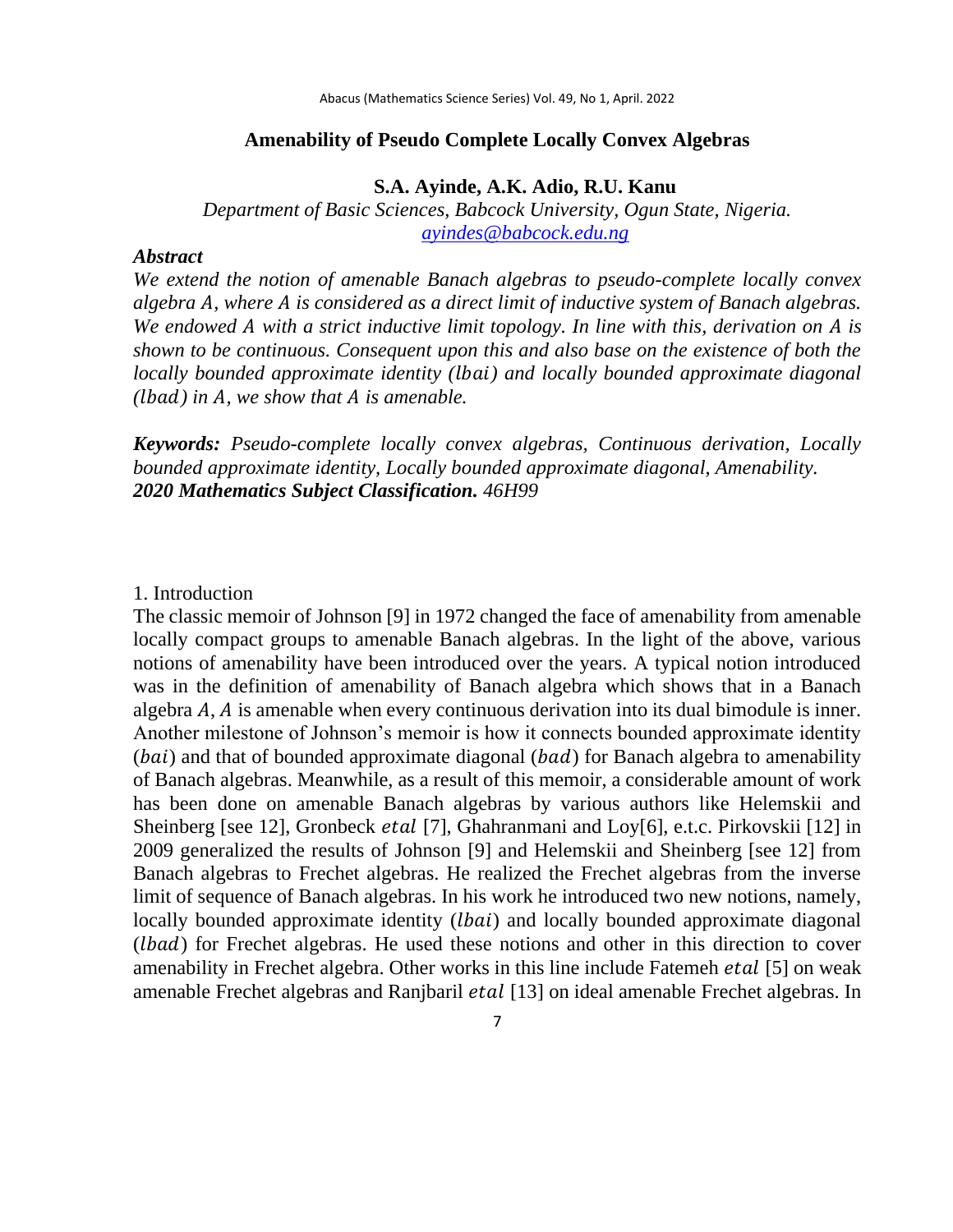this paper, we consider the work of Johnson and that of Pirkovskii to extend the notion of amenability of Banach algebras to strict direct limit of inductive system of Banach algebras or pseudo-complete locally convex algebras (pseudo-complete *lca*). This is done by considering the continuous derivations on the pseudo-complete *lca*. Closed graph theory is used to show that every derivation is continuous on the pseudo-complete *lca*. Duality approach is also used to show that every derivation on pseudo-complete *lca* into its dual is continuous. In the same vain, by using the new notions introduced by Pirkovskii, it is also shown that a pseudo-complete *lca* admits *lbai* and *lbad*. In line with these notions and the continuity of every derivation on the pseudo-complete *lca*, the notion of its amenability is proved. Section 2 of this work is devoted to definitions, notions and results that have direct bearing to our work. Section 3 contains the main results.

### 2. Preliminary

Definitions, notions and notations that are used in the work are discussed here. For details (see [1, 2, 3, 14 and 16])

A locally convex space( $lcs$ ) X is a topological linear space that has a base of 0neighborhood comprising absolutely convex sets.

A subspace S of a vector space X over IK is called balanced if  $\lambda S \subset S$  when  $\lambda \in I K$ , with  $|\lambda| \leq 1$  and absolutely convex iff it is both balanced and convex.

Given two subsets S and T of a linear space X over *IK*, T absorbs S iff  $\exists \alpha \in \mathbb{R}$  such that  $S \subset \lambda T$ ,  $\forall \lambda \in IK$  with  $|\lambda| \geq \alpha$ 

However, an absolutely convex, absorbing and closed subset  $S$  is called a barrel. Hence, a lcs is referred to as barreled if every barrel is a neighbourhood.

A family  $U$  of 0-neighborhood in a  $lcs X$  is referred to as the fundamental system of 0neighborhooh if there is a  $V \subset U$  for every 0-neighborhood U and  $\epsilon > 0$  with  $\epsilon V \subset U$ .

A collection  $P = (p_i)_{i \in I}$  of continuous seminorms in X is called a fundamental system of seminorms if  $U_i = \{ s \in X \mid p_i(s) < i \}, \quad i \in I$  forms a fundamental system of 0neighborhood.

A metrizable *lcs* is a *lcs* whereby its topology is given by countable system of continuous seminorms. A Frechet space is the completion of a metrizable  $lcs$ .

A normed linear space  $(nls)$  X is a linear space whose topology is determined by the norm  $|| \cdot ||$ . A Banach space is the completion of a nls.

A locally convex algebra (*lca*) A over a field  $IK (= \mathbb{C})$  is an algebra endowed with a structure of lcs with respect to the product being separately continuous.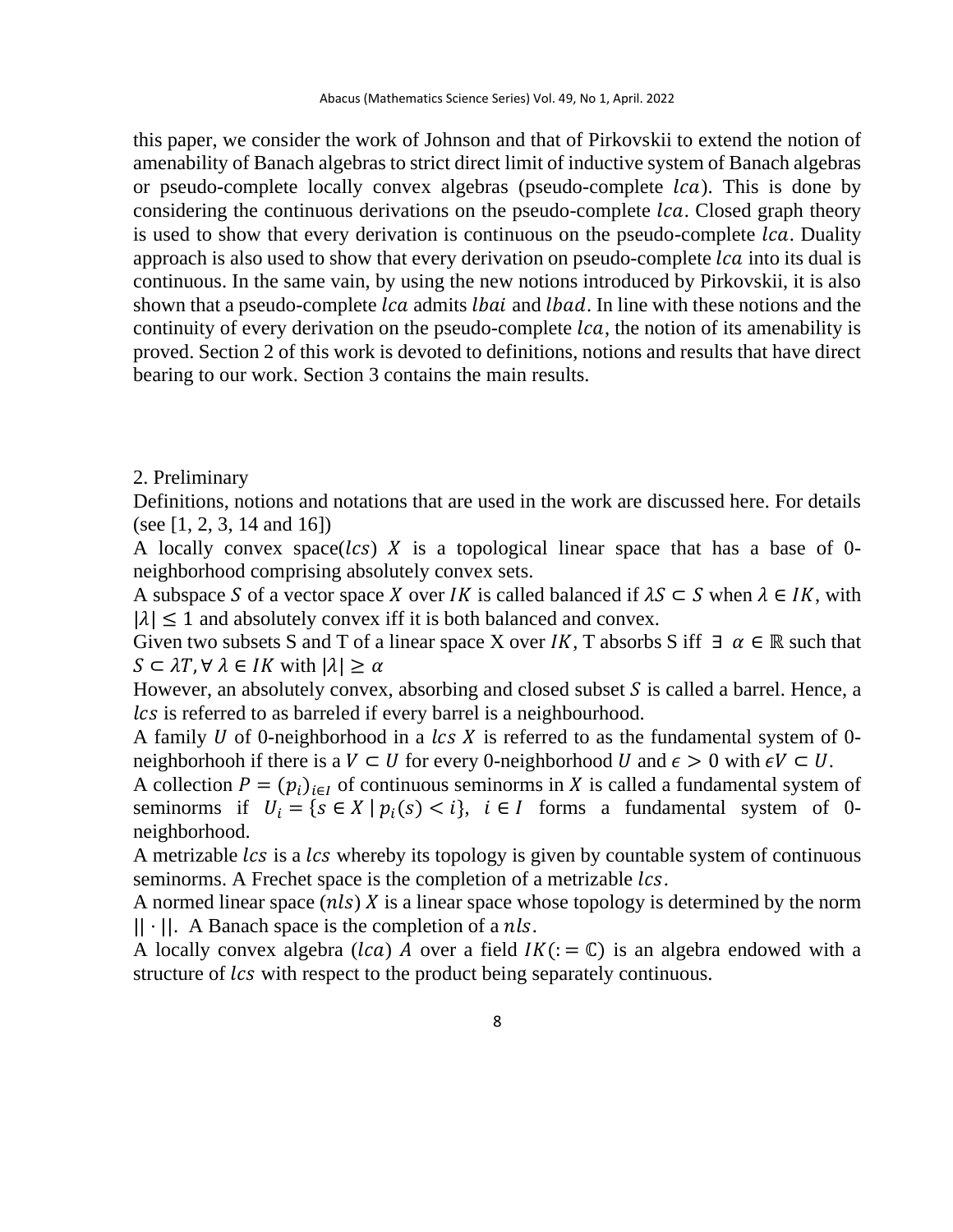Let  $A$  be a Banach space.  $A$  is called a Banach algebra if  $A$  is an algebra such that the algebra multiplication satisfies

 $||$  st  $|| \le ||s|| ||$  t  $||$  (s,  $t \in A$ ).

Let  $A$  be an algebra that is commutative with identity. A non-empty collection  $B$  of subsets of  $A$  is referred to as a bound structure for  $A$  if

(i) *B* is absolutely convex,  $B^2 \subset \mathcal{B}$ , for each *B* in *B*.

(ii) given  $B_1$ ,  $B_2$  in  $B$ , there exists  $B_3$  in  $B$  and  $\lambda > 0$  such that  $B_1 \cup B_2 \subset \lambda B_3$ .

 $(A, B)$  is referred to as a bound algebra. For every  $B_n \in \mathcal{B}$ ,  $A(B_n) = A_n = \{\lambda b : \lambda \in \mathbb{C}, b \in \mathbb{C}\}$  $B_n$ } = Span( $B_n$ ) for  $n \in \mathbb{N}$ .

 $A_n$  is the subalgebra of A generated by  $B_n$ .  $A_n$  as defined above is a Banach algebra. The gauge  $p_{B_n}$  of  $B_n$  is given as

 $p_{B_n}(s) = \inf\{|\lambda| > 0 | s \in \lambda B_n\}$   $(s \in B_n, B_n \in B).$ 

Let  $\wedge$  be an index set directed upward by the relation  $\leq$  defined by  $n \leq m$  iff  $B_n \subset \lambda B_m$ for some  $|\lambda| > 0$ . With  $|| \cdot ||_n = p_{B_n}$  as the norm on  $A_n$  for  $n \leq m$ ,  $A_n \subset A_m$  and the inclusion map  $f_{mn}: A_n \to A_m$  is a continuous unital monomorphism. Then  $\{A_n: f_{mn}\}$  is an inductive system.

Let  $B_n$  be an absolutely convex 0-neighbourhood defined by the norm topology  $p_{B_n}$  in  $A_n$ . We define a map  $f_n: A_n \to A$ , since  $f_n$  is continuous,  $f(B_n) = B$ , then, a fundamental system of 0-neighbourhood for the topology of  $A$  is given by the set  $B$  of all absolutely convex subsets B of A, such that for each  $n f_n^{-1}(B) = B_n$  is a neighbourhood in  $A_n$ . This is an algebraic inductive topology and it coincides with the structure of lcs for A.

**Proposition 2.1 [1].** An algebra A is a pseudo-complete *lca* with respect to some bounded structure if and only if  $A$  is isomorphic with the inductive limit of an inductive system  ${A_n; f_{mn}: m, n \in I, n \leq m}$  of Banach algebras with identity and continuous unital monomorphisms.

We further require that the inductive limit described above be strict. That is, suppose that each  $A_n$  has a topology  $\tau_n$  defined by the norm  $\|\ \|_n$  under which is a Banach algebra so that for each *n* the induced topology on  $A_n$  by the norm  $\| \cdot \|_{n+1}$  on  $A_{n+1}$  is the norm topology  $\| \cdot \|_n$ . This implies that each  $A_n$  is embedded algebraically and topologically in  $A_{n+1}$ . Hence, suppose  $\tau$  is the inductive limit topology on  $A = \lim_{n \to \infty} A_n$  so that  $\tau$  induces  $\tau_n = || \cdot ||_n$  on each  $A_n$ , then  $A = \lim_{n \to \infty} A_n$  with  $\tau$  being its topology is referred to as the strict inductive limit of Banach algebras  $\{A_n\}$ .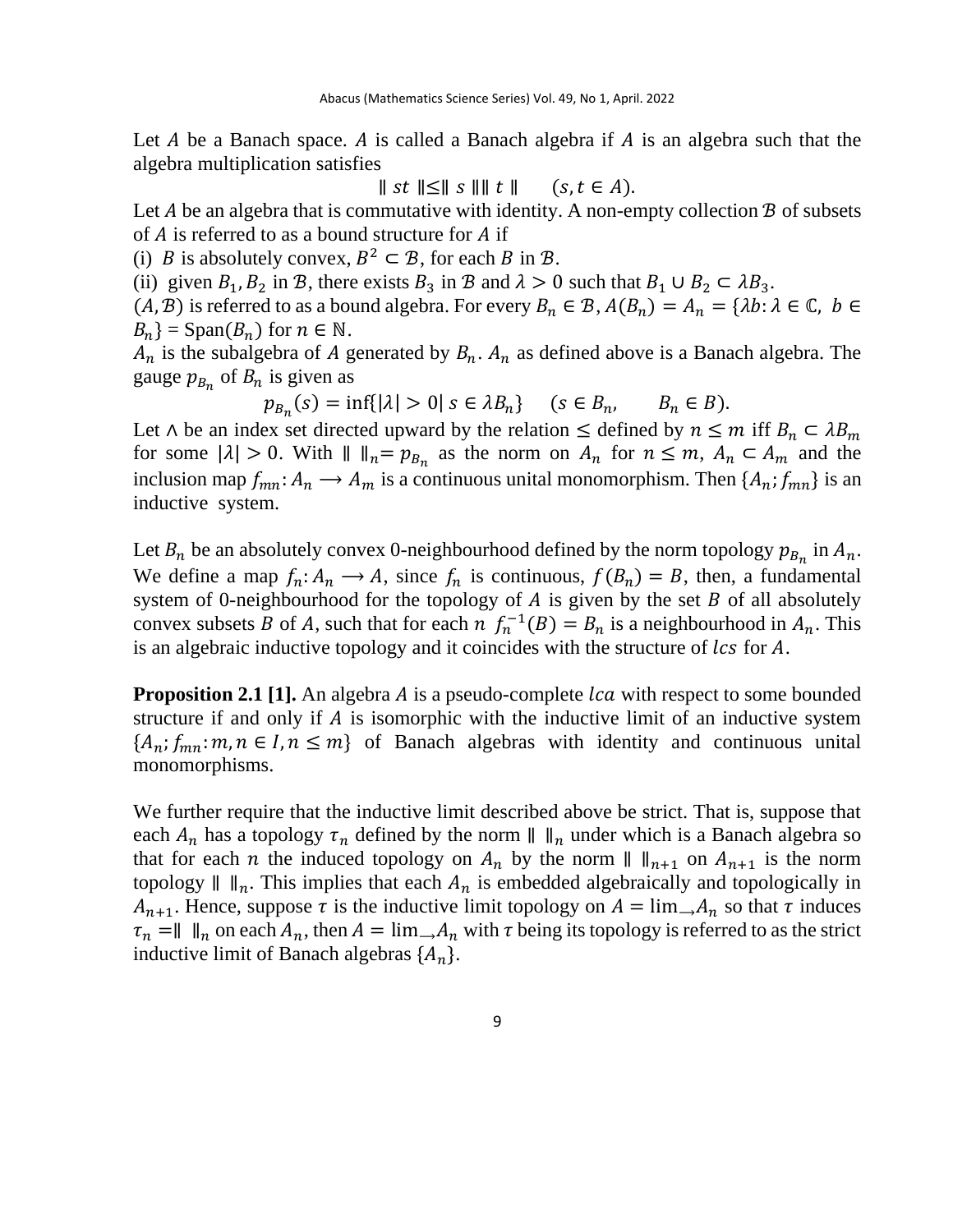A non-zero complex-valued homomorphism  $\phi: A \to \mathbb{C}$  on a topological algebra A is called a character (multiplication linear functional).

The set of characters of a unital topological algebra  $A$  is called the spectrum (or maximal ideal space), (i.e. Spec  $A$ ) (See [4]).

If A is a lca and X a lcs. The bilinear map  $l: A \times X \longrightarrow X$  is referred to as a left A-module (or a left action of A on X) (i.e.  $l(s, r) = s \cdot r$ ) together with  $(st) \cdot r = s \cdot (tr)$  which is an extension to a continuous bilinear map  $A \times X \longrightarrow X$ . Analogously definition of right modules holds. An A-bimodule is an  $\text{lcs } X$  which is both left and right A-modules such that  $s(rt) = (sr)t$  holds for  $s, t \in A, r \in X$ .

Suppose L, M and N are topological linear spaces. A transformation  $G: L \times M \rightarrow N$  is referred to as hypo continuous if given a bounded set  $S \subset L$  (resp.  $S \subset M$ ) and 0neighbourhood  $W \subset N$  there is a 0-neighbourhood  $T \subset M$  (resp.  $T \subset L$ ) such that  $G(S, T) \subset W$  (resp.  $G(T, S) \subset W$ ). If L and M are barreled then a bilinear map  $G: L \times M \to$ N which is separately continuous is hypo continuous.

Given a  $lca$  A and a left (resp. right) A-module X. X is called a hypo module if the map  $(s, r) \mapsto s \cdot r : A \times X \longrightarrow X$  [resp.  $(r, s) \mapsto rs : X \times A \longrightarrow X$ ] is a hypo continous map. An -bi module whose left and right module operations are both hypo continuous is referred to as a bi-hypo module. see [16].

Let a sequence of Banach spaces  $X_1$  ⊃  $X_2$  ⊃  $X_3$  ⇒ … be given, then there is a projective limit  $\lim_{k \to \infty} X_k = X$  ( $k = 1, 2, ...$ ) and also a space of linear form  $X'_k$  for each Banach space  $X_k$ . Hence  $X = \bigcap X_k$  is a Frechet space and  $X' = \bigcup X'_k$  is a pseudo-complete lcs endowed with the strong topology.

Given an A-bimodule X. Then we define a derivation from A to X as a linear map  $D: A \longrightarrow$ X where  $D(st) = D(s)t + sD(t)$  for  $s, t \in A$ . With  $s \in X$ , the derivation  $\delta_r: A \to X$ defined by  $\delta_r(s) = s \cdot r - r \cdot s$  ( $s \in A$ ) is referred to as inner.

Let *A* be a *lca*. A net  $(t_i)_{i \in I}$  in *A* is referred to as a right (left) approximate identity (*ai*) if  $s = \lim_i st_i$  ( $s = \lim_i t_i s$ ) for  $s \in A$ . A admits an *ai* if a net  $(t_i)_{i \in I}$  is both a left and a right *ai* in A. A bounded set  $(t_i)_{i \in I}$  is then referred to as a *bai*.

We call t a right (resp. left) *lbai* for a *lca* A if given a 0-neighbourhood  $B \subset A$  there is  $c > 0$  where for each finite subset  $R \subset A$  there is a  $t \in cB$  with  $s - st \in B$   $(s - ts \in B)$ for all  $s \in R$ . A is said to admits a *lbai* if it has both right and left *lbai*. (see [12], p.96). Given an algebra A, I is a left (right) ideal of A if  $I \subset A$  such that  $ax \in I(xa \in I)$  whenever

 $a \in A$  and  $x \in I$ .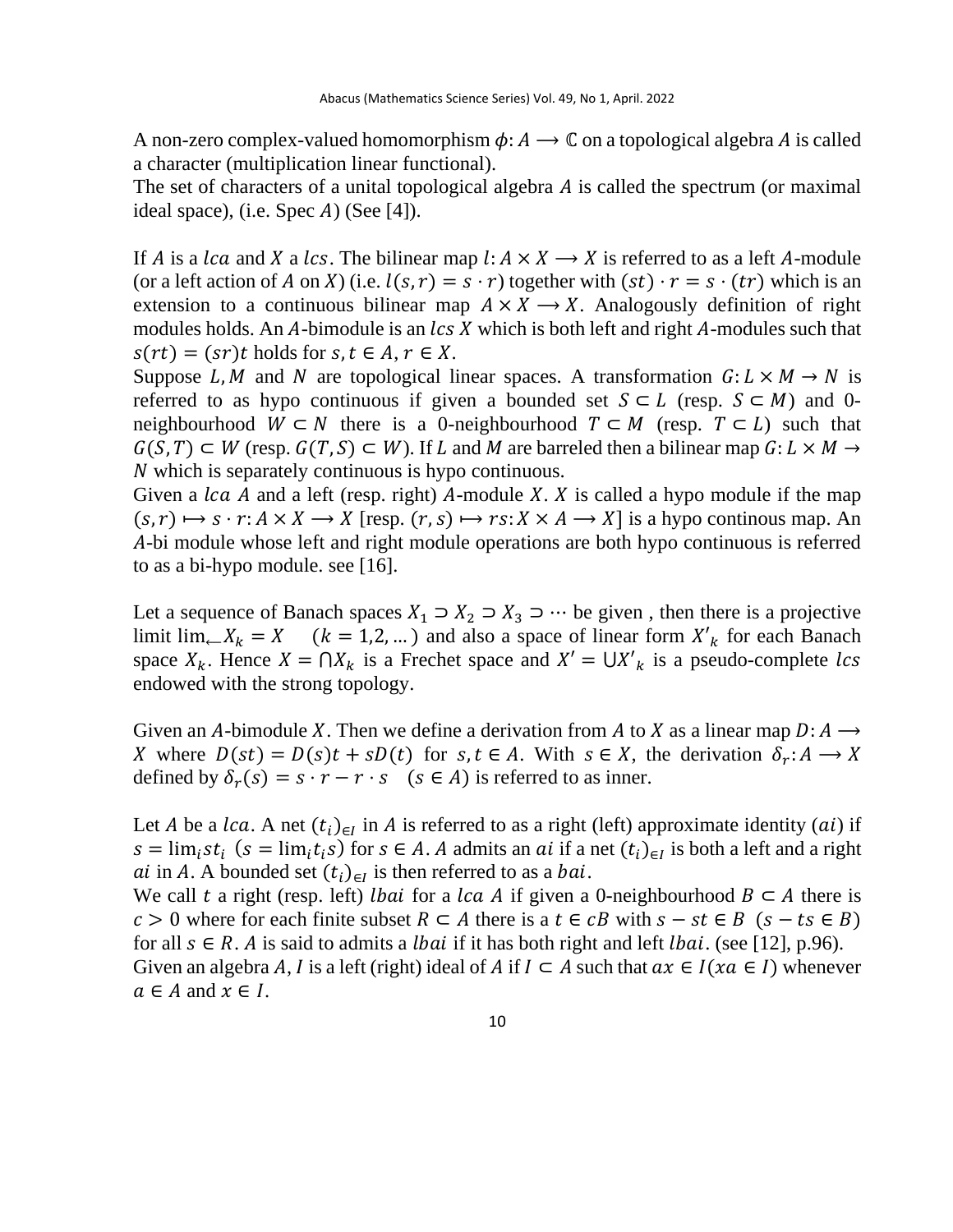**Definition 2.2 [10].** The inductive tensor product  $L \overline{\otimes} M$  of two topological vector spaces L and M completes the algebraic tensor product  $L \otimes M$  for which there is a finest compatible tensor product topology on it.

The inductive tensor product has the following properties.

 $(i)$  Let  $N$  be a complete topological linear space, then there is an isomorphism between  $L(L \overline{\otimes} M, N)$ , the space of continuous linear transformations from  $L \overline{\otimes} M$  to M and the space of separately continuous bilinear tranformations from  $L \times M$  to N; hence there is an isomorphsim between the dual  $(L \overline{\otimes} M)'$  and the space of separately continuous bilinear functionals on  $L \times M$ .

(ii) If  $L$  and  $M$  are Frechet spaces, separate continuity and joint continuity of bilinear forms coincide, therefore  $L \overline{\otimes} M$  and the projective tensor product  $L \widehat{\otimes} M$  are equal. (iii) Given that  $A = \lim_{h \to \infty} A_i$  and  $B = \lim_{h \to \infty} B_i$  are inductive limits on which inductive limit topology are defined, then  $A \overline{\otimes} B = \lim_{n \to \infty} (A_i \overline{\otimes} B_i)$  is also endowed with the inductive limit topology where  $A_i$  and  $B_i$  are sequences of Banach spaces.

By property (ii) of 2.2, each Banach space  $L_i$  and  $M_i$  are Frechet spaces, hence,

$$
L_i \overline{\otimes} M_j = L_i \widehat{\otimes} M_j.
$$

For each strict inductive limit  $L = \lim_{n \to \infty} L_i$  and  $M = \lim_{n \to \infty} M_j$ , we have by property (iii) of 2.2 that

 $L \overline{\otimes} M = \lim_{i \to \infty} (L_i \overline{\otimes} M_i) = \lim_{i \to \infty} (L_i \widehat{\otimes} M_i).$ 

Hence,  $L \overline{\otimes} M$  is a complete *lcs* and is the strict inductive limit of Banach spaces  $(L_i \widehat{\otimes} M_i)$ . We also note here that, if each  $L_i$  and  $M_i$  are Banach modules, then each L and M are inductive limit hypomodules. So also  $L \overline{\otimes} M$  is an inductive limit hypomodule if  $L_i \widehat{\otimes} M_j$  is a Banach module.

Let  $A$  be a topological algebra. The complete inductive tensor product of  $A$  and  $A$  is denoted by  $A \overline{\otimes} A$ . Suppose B is a neighbourhood base in A. Given  $B \in B$ . We denote the closure of the absolutely convex hull of

$$
B \otimes B = \{ s \otimes t : s, t \in B \} \subset A \otimes A
$$

by  $\overline{\Gamma(B \otimes B)}$  then  $\overline{\Gamma(B \otimes B)}$  is a neighbourhood base at 0 in  $A \otimes A$  (see [11], p.378). Let *A* be a *lca* and  $\pi$ :  $A \overline{\otimes} A \rightarrow A$  a product map. A net  $(w_\alpha)_{\alpha \in I}$  in  $A \overline{\otimes} A$  is called an approximate diagonal (*ad*) for *A* if  $s \cdot w_\alpha - w_\alpha \cdot s \rightarrow 0$  and  $\pi(w_\alpha)s \rightarrow s$  for each  $s \in A$ . We say  $(w_\alpha)_{\alpha \in I}$  is a *bad* if it is bounded as a set.

We call w a *lbad* for a *lca* A if given a 0-neighbourhood  $B \subset A$  there is  $c > 0$  where for a finite subset  $R \subset A$  there is a  $w \in \overline{c \Gamma(B \otimes B)}$  with  $sw - ws \in \overline{\Gamma(B \otimes B)}$  and  $\pi(w)s$  $s \in B$  for all  $s \in R$ . (see [12], p.96).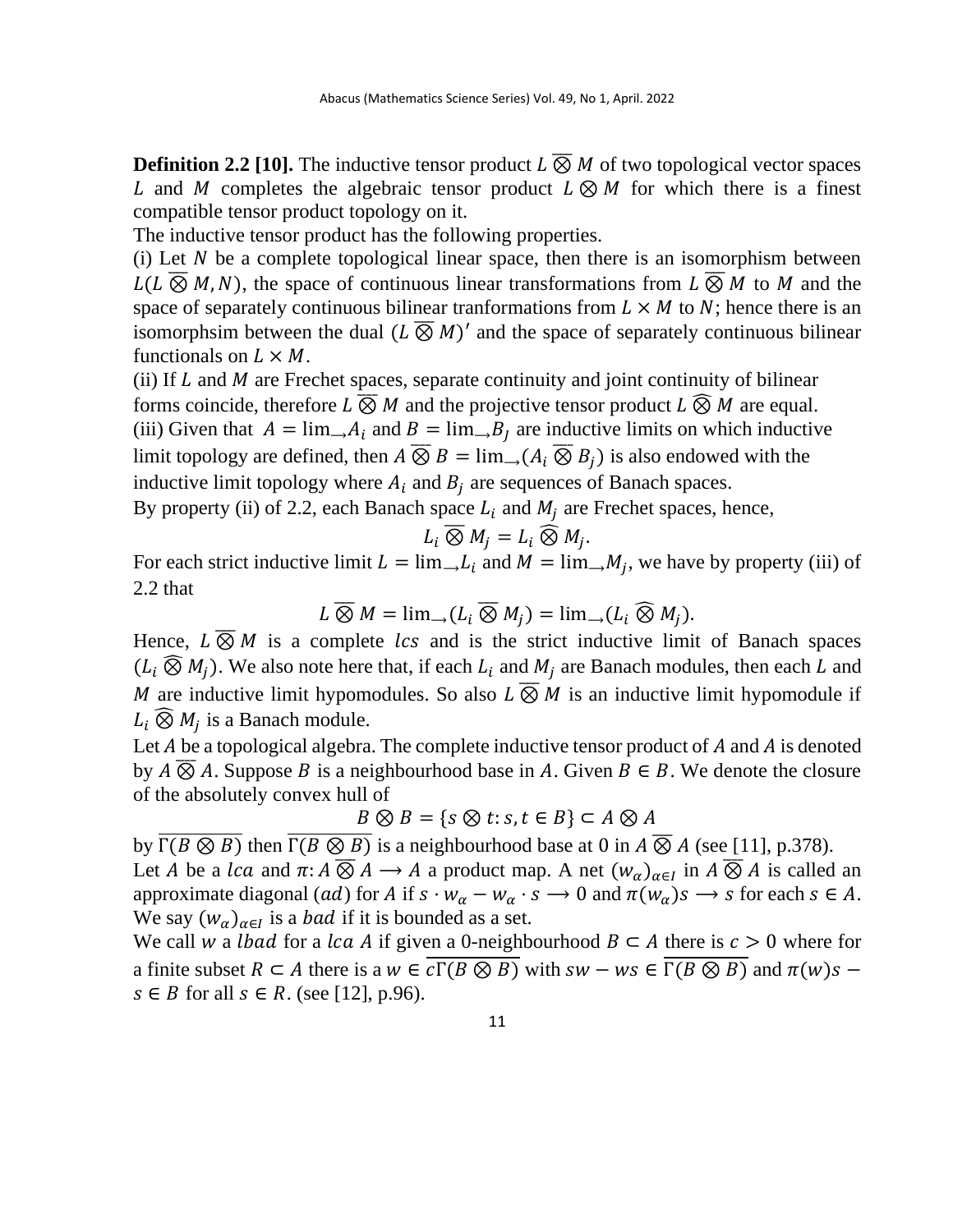## 3. Main Results

We first consider continuous derivation on a pseudo complete locally convex algebra  $\vec{A}$  in subsection 3.1, locally bounded approximate identity and diagonal is discussed in subsection 3.2, amenability of  $A$  is considered in subsection 3.3, subsection 3.4 contains hereditary properties and examples of amenable pseudo complete locally convex algebras are constructed in subsection 3.5.

## 3.1 Continuous Derivation

We consider here the continuity of derivation on the pseudo-complete  $lca$  A. In Theorem 3.1.5 we used the closed graph theorem to show continuity of derivation on  $A$ .

**Theorem 3.1.1.** If A is a (strict inductive limit algebra) pseudo-complete *lca* with identity and let  $D$  be a derivation of  $A$  into  $A$ , then  $D$  is continuous.

**Proof.** We shall show the continuity of D by using the closed graph theorem (see [7], Theorem 25 and Remark 26). To show the continuity of  $D$ , we only need to show that the graph of D is closed. Let  $\{s_n\} \subset A$  with  $\lim_{n\to\infty} s_n = s$  and  $\lim_{n\to\infty} D(s_n) = t$ . We consider a multiplicative linear functional  $\phi$  with  $\phi(Ds) = \phi(t)$ . That is  $\phi(\lim(Ds_n)) = \phi(Ds)$  $\phi(t)$ .

Let  $P = \{\phi \in SpecA : s \mapsto \phi(Ds)\}\$  which is a continuous composition map from A into the complex number. If we can show that there is an isomorphism between  $P$  and the subspace of  $\prod_n$  *SpecA*<sub>n</sub> for each Banach algebra  $A_n$ , we are through.

By definition  $Spec A = Spec \lim_{n \to \infty} A_n = \lim_{n \to \infty} Spec A_n$ . { *i.e.*  $Spec A = Spec \cup A_n =$ ∩ *SpecA<sub>n</sub>*}. We only need to show that  $\lim_{\leftarrow} SpecA_n$  is isomorphic to a subspace of  $\prod_{n} \text{Spec} A_n$ . See ([11] p.156 [Theorem 3.1]) and ([2] p.334).

Let  $Spec A_i = {\phi_i | \phi_i : A_i \longrightarrow \mathbb{C}}$ , we also have  $f_{ji} : A_i \longrightarrow A_j$  with  $A_i \longrightarrow$ f ji  $A_j \rightarrow$  $\phi_j$  $C$  (i  $\leq$  $j \in \mathbb{N}$ ) such that  $\phi_j \circ f_{ji} = \phi_i$ . Since  $Spec A_j \subset Spec A_i$ , we define  $g_{ji}$ : Spec $A_i \rightarrow$ *SpecA<sub>j</sub>*. Let  $r_i$  be a projection from  $\prod_n$  *SpecA*<sub>n</sub> onto *SpecA*<sub>i</sub>. Then,

 $\lim_{\leftarrow} Spec A_n = \{ \phi \in \prod_n Spec A_n : g_{ji}(r_i(\phi_i)) = r_j(\phi) \text{ whenever } j \geq i \}$ 

It is clear that  $\lim_{\leftarrow} SpecA_n$  is a subalgebra of  $\prod_n SpecA_n$ . We look at the map  $f: \lim_{\leftarrow} \text{Spec} A_n \longrightarrow \prod_n \text{Spec} A_n$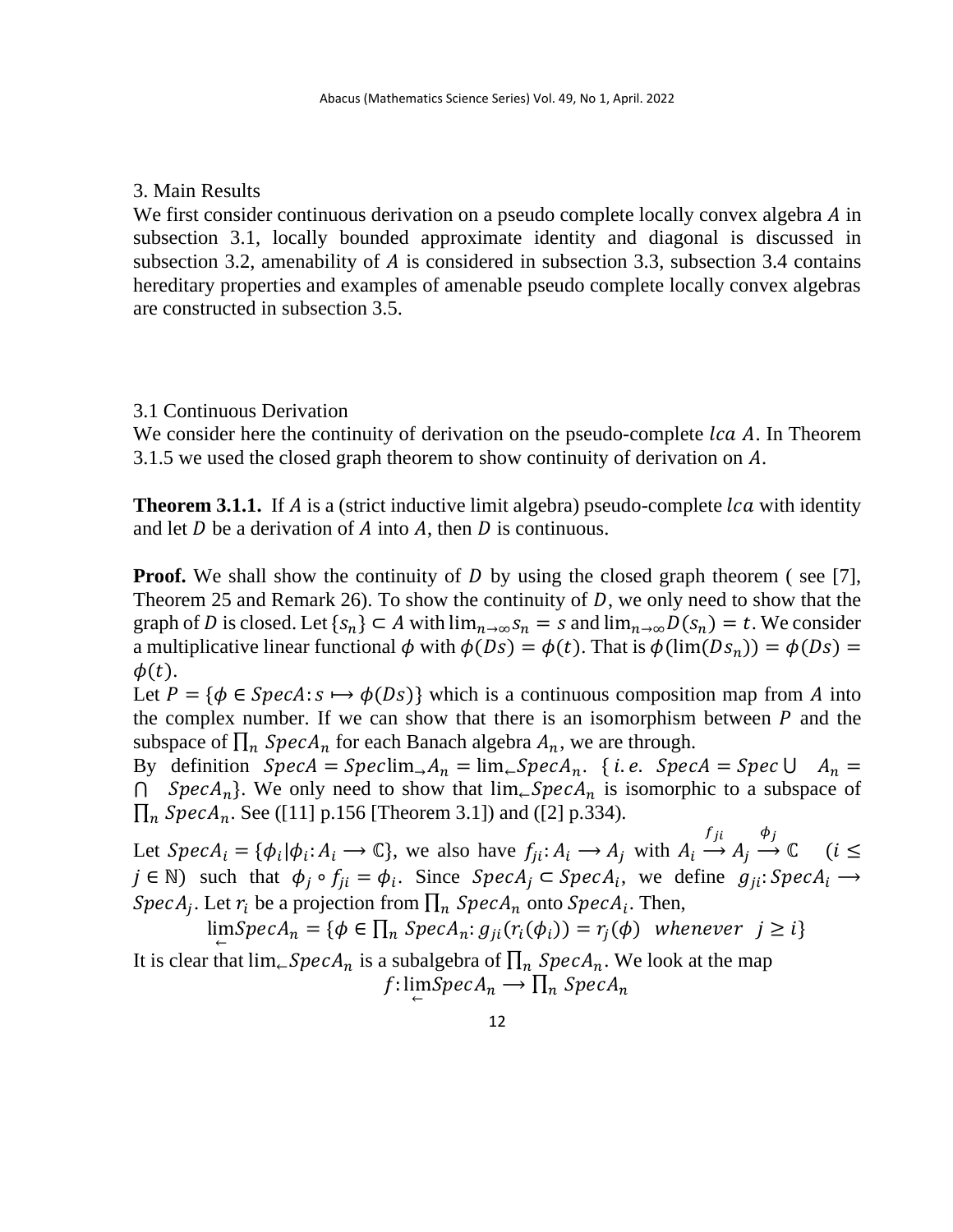defined by

$$
f(\phi(Da)) = \{\phi(D(a))\}.
$$

Hence this shows that there is an isomorphism f between  $\lim_{\leftarrow} SpecA_n$  and the subspace of  $\prod_n$  SpecA<sub>n</sub>.

The next result establishes the continuity of derivation on  $\vec{A}$  into its dual  $\vec{A}'$ .

**Theorem 3.1.2.** If A is a pseudo-complete  $lca$  and D a derivation on A into A', its Abimodule, then  $D$  is continuous.

**Proof.** We need to show first that  $D: A \to A'$  is continuous. We note that  $A = \lim_{n \to \infty} A_i$ ,  $A' = \lim_{\leftarrow} A_i$  and  $\{A_i\}_i$  is the sequence of Banach algebras. This implies that  $A' = \lim_{\leftarrow} A_i$ is a Frechet algebra. Hence, we consider  $A'$  as a Frechet space and an  $A$ -bimodule with module multiplication.

We define  $D: A \longrightarrow A'$  by  $D(s) = \langle s, s \alpha \rangle$  where  $s \in A, \alpha \in A'$ .

Let  $s \in A$  and  $\{s_n\}_n \subset B \subset A$  where B is a bounded net in A. Hence,  $\lim_{n\to\infty} s_n = s$  in the weak star topology of  $A$ .

With  $r \in B$  a bounded set in A, this gives

 $|\langle r, \alpha \rangle| \leq c q_{r \in B}(r)$  with  $c > 0$ 

where  $q \in \{q_B\}_B$  determine the topology of A.

Since  $r \in B$  we can have  $M > 0$  where  $Sup_{r \in B} q(r) \leq M$ 

Hence, with each  $r \in B$ , we have

$$
|\langle r, D(s_n - s) \rangle| = |\langle r, \langle s_n - s, (s_n - s) \alpha \rangle \rangle|
$$
  
=  $|\langle r, \alpha(s_n - s) s_n - s \rangle|$   
=  $|\langle r, \alpha \rangle| |s_n - s|$ 

Therefore,

$$
Sup_{r\in B}|\langle r, D(s_n - s) \rangle| = |s_n - s|Sup_{r\in B}|\langle r, \alpha \rangle|
$$
  
\n
$$
\leq |s_n - s|cSup_{r\in B}q(r).
$$
  
\n
$$
|\langle r, D(s_n - s) \rangle| \leq |s_n - s|cM
$$

In the inequality above the expression on the right side approaches zero. Hence, continuity of *D* follows.

We now show next that  $D$  is a derivation. Right and left module actions will now be considered since  $A'$  is an A-bimodule.

Let  $A \cdot A' = \{0\}$  then  $D(s) = \langle s, \alpha s \rangle$ Hence  $\langle r,D(s)\rangle = \langle r,\langle s,\alpha s\rangle\rangle = \langle r,\alpha(s)s\rangle$  $\langle r,D(s)\rangle = \langle r,\alpha\rangle s$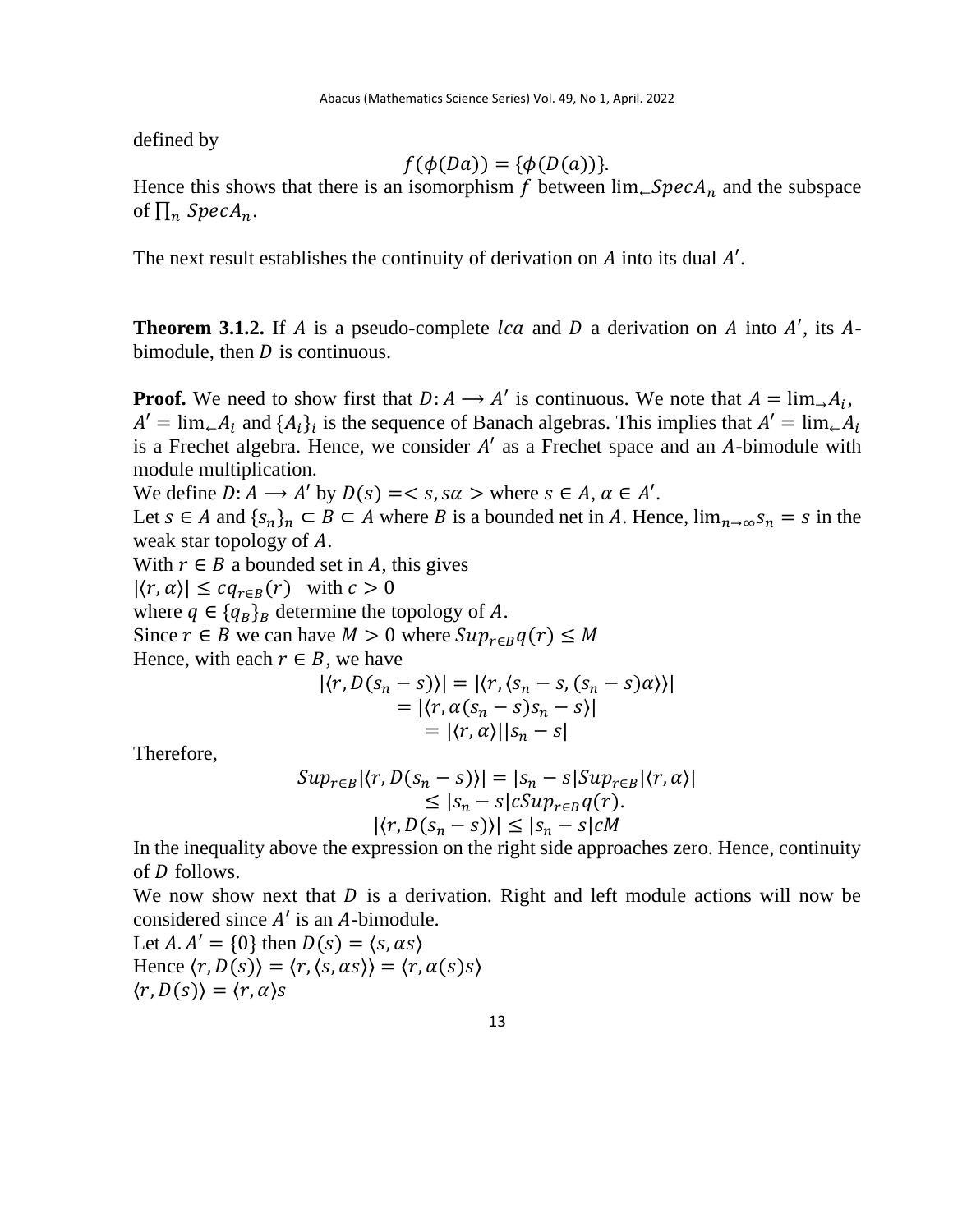So also, let  $A'$ .  $A = \{0\}$ , then  $D(s) = \langle r, s\alpha \rangle$ Hence,  $\langle r,D(s)\rangle = \langle r,\langle s,s\alpha\rangle\rangle = \langle r,s\alpha(s)\rangle$ . Therefore,  $\langle r,D(s)\rangle = s\langle r,\alpha\rangle$ Putting both modules together gives  $\langle r,D(s)\rangle = \langle r,\alpha\rangle s - s\langle r,\alpha\rangle = 0.$ 

We have shown that  $D$  is a derivation.

3.2. Locally Bounded Approximate Identity and Diagonal Results here are based on the definitions by Pirkovskii for locally bounded approximate identity and diagonal. We shall state them without proofs.

**Proposition 3.2.1 [3].** Let a Banach algebra A contain a bounded set  $B_n$  such that, given  $s \in A$ ,  $c > 0$  there is a  $t \in B_n$  with  $||s - ts|| < c$ . Then A admits a left *bai* which is t.

Moreover, since the inductive limit topology on pseudo complete  $lca$   $\hat{A}$  is strict, Theorems 3.2.2 and 3.2.3 hold. Hence, they are stated here without proofs, because they follow the same pattern of proofs in [12, (Proposition 6.2 and Proposition 6.5)].

**Theorem 3.2.2.** Let A be a pseudo complete  $lca$  (*i.e.*,  $A = \lim_{n \to \infty} A_n$ ) of sequence of Banach algebras  $\{A_n\}$ . Then A has a right *lbai* if each Banach algebra  $A_n$  has a right *bai*.

**Theorem 3.2.3.** Let *A* be a pseudo-complete  $lca$  ( $i.e., A = \lim_{n \to \infty} A_n$ ) of Banach algebras  ${A_n}$ . Then A has a *lbad* if each Banach algebra  $A_n$  has a *bad*.

## **3.3 Amenability of Inductive Limit Algebras**

In this subsection, we use results developed in subsections 3.1 and 3.2 to discuss the amenability of pseudo-complete *lca*.

**Definition 3.3.1.** Given a Banach algebra A, A is called amenable if every continuous derivation from A into  $X'$  is inner, where  $X'$  is the dual space of an A-bimodule X.

**Remark 3.3.2.** We state the following definition of amenability for pseudo complete locally convex algebra A as inspired by  $([5]$ ,  $[12$  Theorem 9.6]) and definition 3.3.1.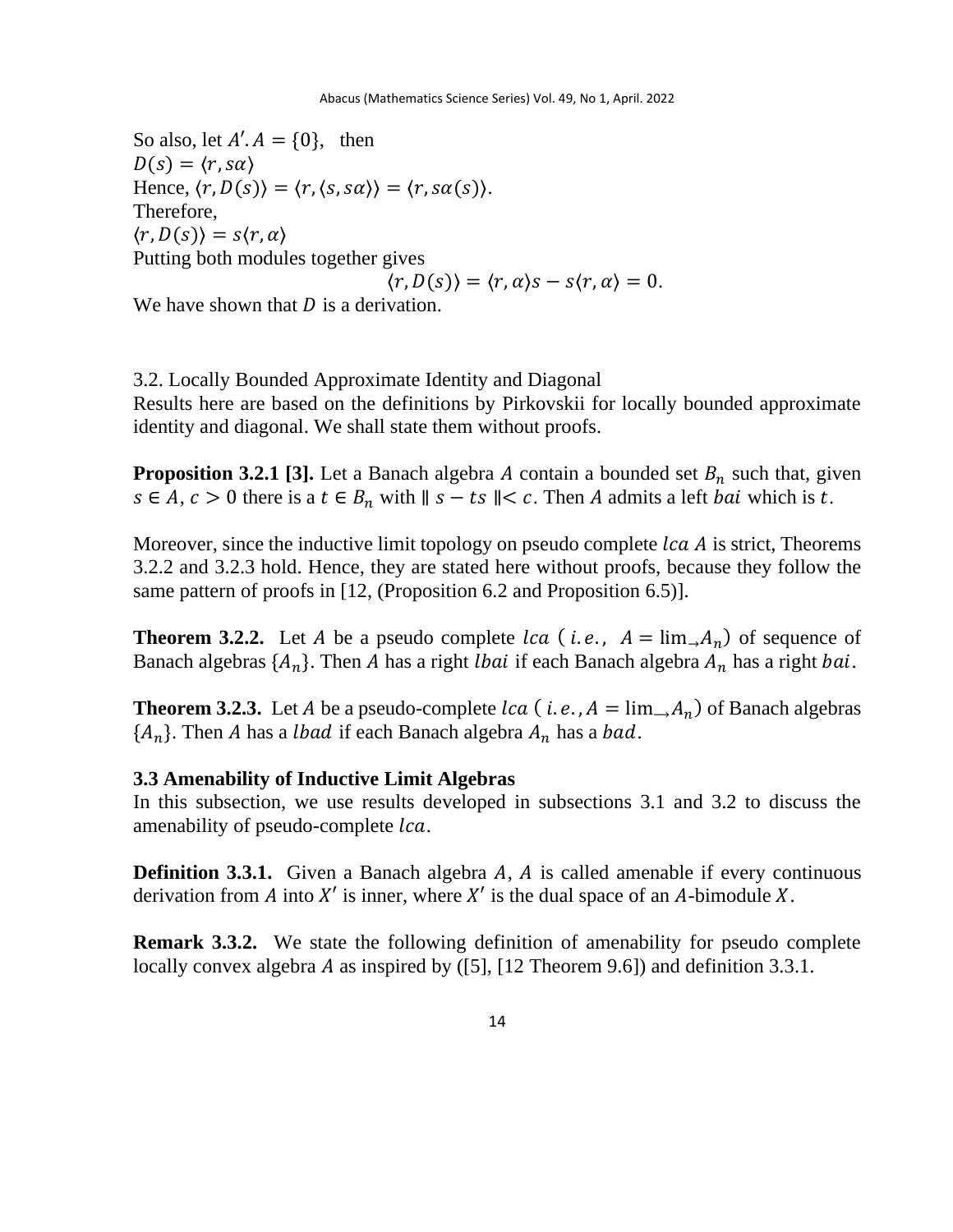**Definition 3.3.3.** The pseudo-complete *lca A* is called amenable, if every continuous derivation from A into  $X'$  is inner with  $X'$  as the dual of A-bimodule X.

**Theorem 3.3.4.** [15]. Let A be an amenable Banach algebra. Then A has a bounded approximate identity.

Theorem 3.3.5 emphasizes amenability of pseudo-complete locally convex algebra A visa-vis amenability of each Banach algebra  $A_n$ .

**Theorem 3.3.5.** If A is a pseudo-complete  $lca$  (*i.e.*  $A = \lim_{n \to \infty} A_n$ ) of sequence of Banach algebras  $\{A_n\}$ . A is amenable if and only if  $A_n$  is amenable for each n.

**Proof.** Suppose each Banach algebra  $A_n$  is amenable for each n. Let  $X_n$  be an  $A_n$ -bimodule. Since  $A_n$  is amenable for each *n*, it implies that  $D: A_n \longrightarrow X'_n$  is an inner derivation for a continuous derivation  $D$ . Consider the following map

$$
A_n \xrightarrow{G_n} A \xrightarrow{d} X'_n
$$

 $D = d \circ G_n$ , hence d is a derivation by Theorem 3.1.2.

By the universal property of inductive limit, continuity of d holds if and only if  $D = d$  $G_n$  is continuous. Since  $D = d \circ G_n$  is continuous and also an inner derivation. We have  $D^{-1}(s \cdot \phi - \phi \cdot s) \in A_n$  for  $s \in A_n$ ,  $\phi \in X'_n$ .

$$
D^{-1}(s \cdot \phi - \phi \cdot s) = (d \circ G_n)^{-1}(s \cdot \phi - \phi \cdot s)
$$
  
=  $G_n^{-1}d^{-1}(s \cdot \phi - \phi \cdot s)$ 

which implies that

$$
d^{-1}(G_n(s) \cdot \phi - \phi \cdot G_n(s)) \in A.
$$

Hence  $d$  is continuous.

Let  $A_n \cdot X_n = \{0\}$ , this implies that  $X'_n \cdot A_n = \{0\}$ . Then there is a net  $\{t_\alpha\}$  in  $A_n$  such that  $D(t_\alpha)$  converges in the w<sup>\*</sup>-topology in  $X'_n$  to  $\phi$ . Let  $s \in A_n$ 

$$
D(s) = D\left(\lim_{\alpha} st_{\alpha}\right) = d \circ G_{n}\left(\lim_{\alpha} st_{\alpha}\right) = d\left(G_{n}\left(\lim_{\alpha} st_{\alpha}\right)\right)
$$

$$
= d\left(G_{n}\left(\text{slim}t_{\alpha}\right)\right) = d\left(G_{n}(s)G_{n}\left(\lim_{\alpha} t_{\alpha}\right)\right)
$$

$$
= d\left(G_{n}(s)\lim_{\alpha} G_{n}(t_{\alpha})\right).
$$

By theorem (3.2.2)  $G_n(t_\alpha)$  is a *lbai* in A and  $d(G_n(t_\alpha))$  converges in the weak star topology in  $X'_n$  say to t. So also let  $G_n(s) = s' \in A$ . Therefore,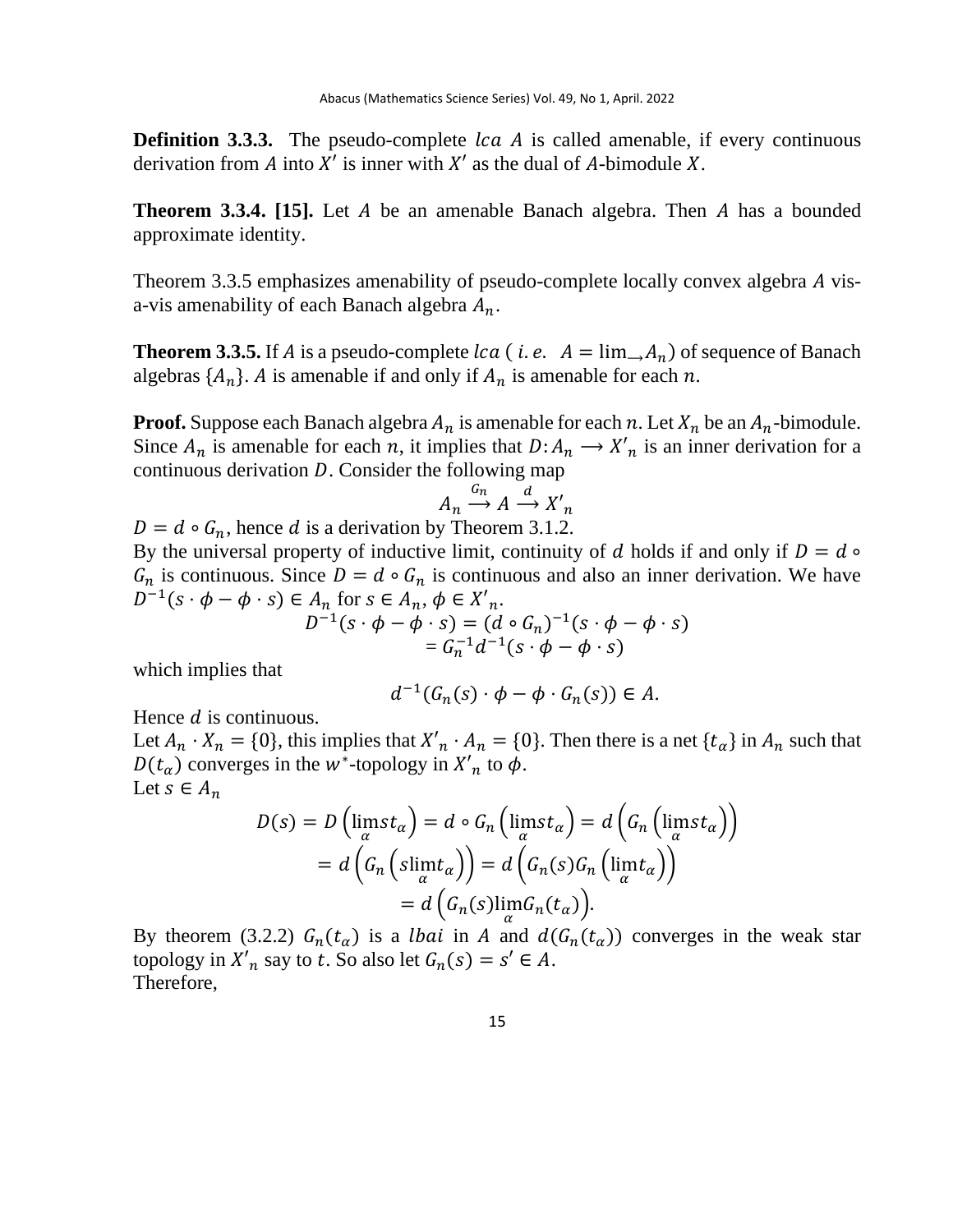Abacus (Mathematics Science Series) Vol. 49, No 1, April. 2022

$$
d\left(G_n(s)\lim_{\alpha} G_n(t_{\alpha})\right) = d\left(s'\lim_{\alpha} G_n(t_{\alpha})\right)
$$

$$
= d\left(\lim_{\alpha} s' G_n(t_{\alpha})\right) = s' \cdot t.
$$

Hence,  $d$  is inner and therefore  $A$  is amenable.

Conversely, suppose A is amenable, then there is an A-hypo bimodule X such that  $\delta: A \rightarrow$  $X'$  is inner for a continuous derivation  $\delta$ , since  $X'$  is a Frechet space, hence it is an Abimodule. Given a map

$$
\partial: A_n \xrightarrow{G_n} A \xrightarrow{\delta} X'.
$$

Since  $\delta$  is a derivation  $\partial = \delta \circ g_n$  is also a derivation. Since  $G_n$  is continuous and 1-to-1 (injection), and also since  $\delta$  is inner  $\delta \circ G_n = \partial$  is inner, hence  $A_n$  is amenable for each n.

3.4 Hereditary Properties of Amenable Pseudo-Complete Locally Convex Algebras We shall consider some results on the hereditary properties of amenable pseudo-complete locally convex algebras.

**Proposition 3.4.1.** Let A be an amenable pseudo-complete *lca*. Let be B a pseudo-complete *lca* and let a continuous onto map  $g: A \rightarrow B$  be defined. Then B is amenable.

**Proof.** Let A be amenable. Then, Banach algebra  $A_n$  is amenable for each  $n$  from Theorem 3.3.5 . So also from Theorem 3.3.4,  $A_n$  has a *bai*  $e_{\alpha_n}$  say for each  $n$  . Hence by ([12], Prop. 6.2), we can have an onto map  $\theta_n: A_n \to B_n$  such that  $\theta_n(e_{\alpha_n}) = e_{\beta_n}$  which implies that  $e_{\beta_n}$  is a *bai* for  $B_n$ . By Theorem 3.2.2,  $e_{\beta}$  is a *lbai* for *B*.

We define a product map  $\pi_n$ :  $(B_n \widehat{\otimes} B_n) \to B_n$  and that  $\pi_n(w_{\beta_n}) = e_{\beta_n}$ , this implies that  $w_{\beta_n}$  is a *bad* for  $B_n$  for each *n*, so also by Theorem 3.2.3,  $w_{\beta}$  is *lbad* for *B*. Therefore, by ([15], Theorem 2.2.4),  $B_n$  is amenable for each n. Hence, by Theorem 3.3.5, B is amenable.

**Corollary 3.4.2.** Let A be an amenable pseudo-complete *lca* and *I* a closed ideal of A, then  $A/I$  is also amenable.

**Proposition 3.4.3.** Let A be an amenable pseudo-complete *lca* and I a closed ideal of A, then the following are equivalent.

 $(i)$  *l* is amenable

 $(ii)$  I has a *lbai*.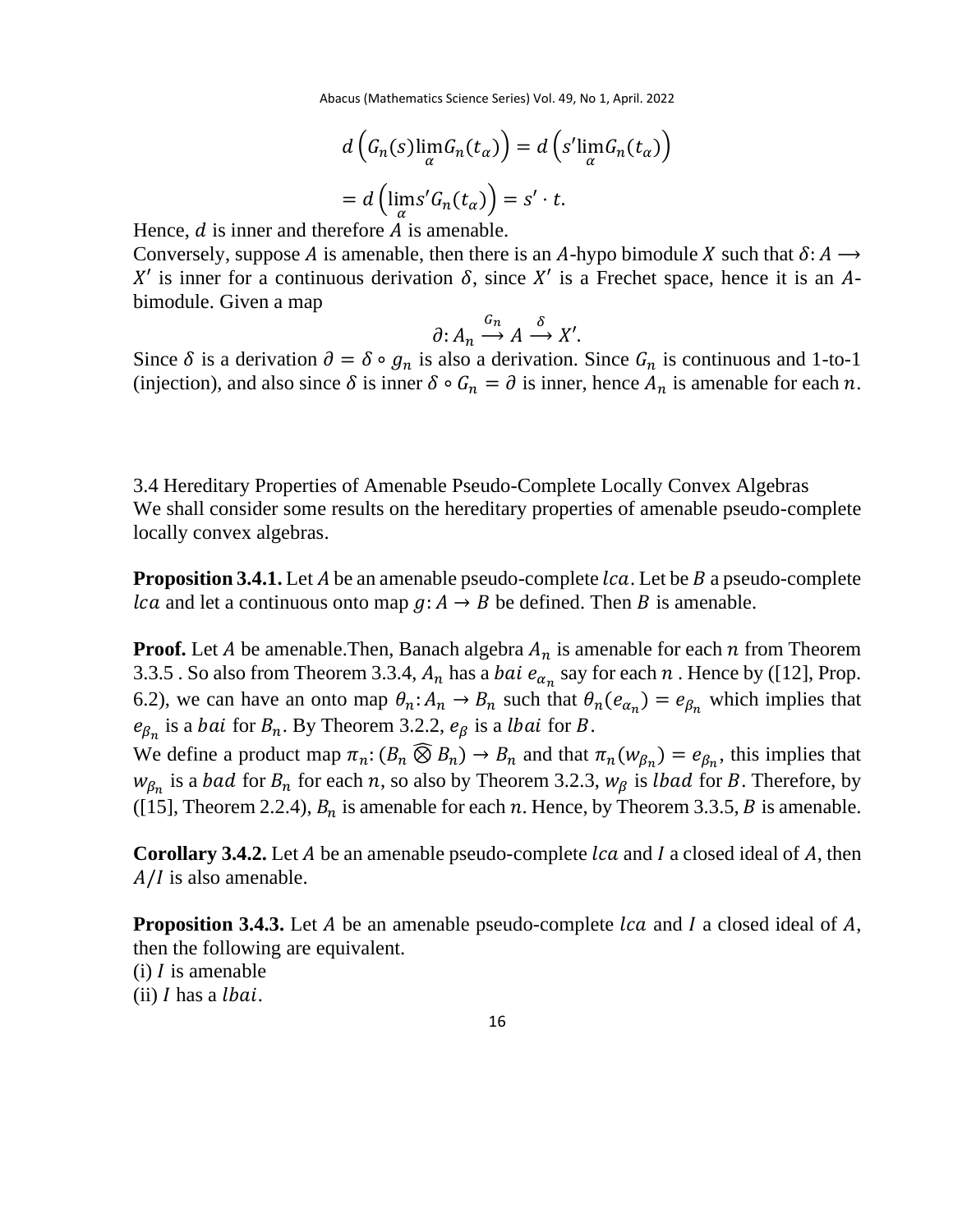#### **Proof.**

(i)  $\Rightarrow$  (ii) Suppose  $I_n$  is a closed ideal of a Banach algebra  $A_n$ . Define  $I = \lim_{n \to \infty} I_n$ , then by Theorem 3.3.5,  $I_n$  is amenable for each n, hence  $I_n$  has a *bai* for each n. From Theorem 3.2.2,  $I$  has a *lbai*.

(ii)  $\Rightarrow$  (i) Since A is amenable, it implies that  $A_n$  is amenable for each n by theorem 3.3.5.

By ([12], Proposition 2.3.3)  $I_n$ , a closed ideal for  $A_n$  is amenable and has a *bai*. Since I also has a *lbai*, it implies that from Theorem 3.3.5,  *is amenable.* 

#### 3.5 Examples

(i) Given that a Hausdorff  $\text{lcs } X$  has a fundamental sequence of compact subset  $(K_m)_{m \in \mathbb{N}}$ . Then, the  $C_{k_m}(X)$  with compact supports on  $K_m$ ,  $m \in \mathbb{N}$  is the space of continuous complex valued functions on  $X$ . This represents an increasing sequence for every compact subset  $K \subset X$  contained in  $K_m$  for  $m \in \mathbb{N}$ .

Hence,  $C_{k_m}(X)$  a Banach algebra is amenable. Therefore by ([11], IV.4(1)) the strict inductive limit algebra  $C_c(X)$  defined by  $C_c(X) = \lim_{n \to \infty} C_{k_m}(X)$  is amenable by Theorem 3.3.5.

(ii) For a locally compact group G,  $L^1(G)$  is an amenable Banach algebra. For each group homomorphism  $\mu: H \longrightarrow G$  (where  $H \subset G$ ) we can have a Banach algebra morphism  $\mu^*: L^1(H) \to L^1(G)$  which is uniquely determined by  $\mu^*(\delta_h) = \delta_{\mu(h)}$  (h  $\in$ H), where  $\delta_h$  denotes the function on H defined by

$$
\delta(h) = \begin{cases} 1 & \text{at } h \\ 0 & \text{elsewhere} \end{cases}
$$

If  $\mu$  is injective, so also is  $\mu^*$ . Set  $G = (G_n, \mu_{m,n})$ ,  $n \in \mathbb{N}$  such that G defines a direct sequence of groups with the linking maps  $\mu_{m,n}$  being injective. That is,  $\mu_{m,n}: G_n \to G_m$  for  $n \leq m$ ,  $G_n \subset G_m$ . We can as well set

 $L^1(G) = \lim_{n \to \infty} (L^1(G_n), \mu^*_{m,n})$ . We note that  $L^1(G)$  is a pseudo-complete *lca* of sequence of Banach algebra  $L^1(G_n)$ . Since  $L^1(G_n)$  is amenable. Therefore, by Theorem 3.3.5,  $L^1(G)$ is amenable if and only if  $L^1(G_n)$  is amenable for each n.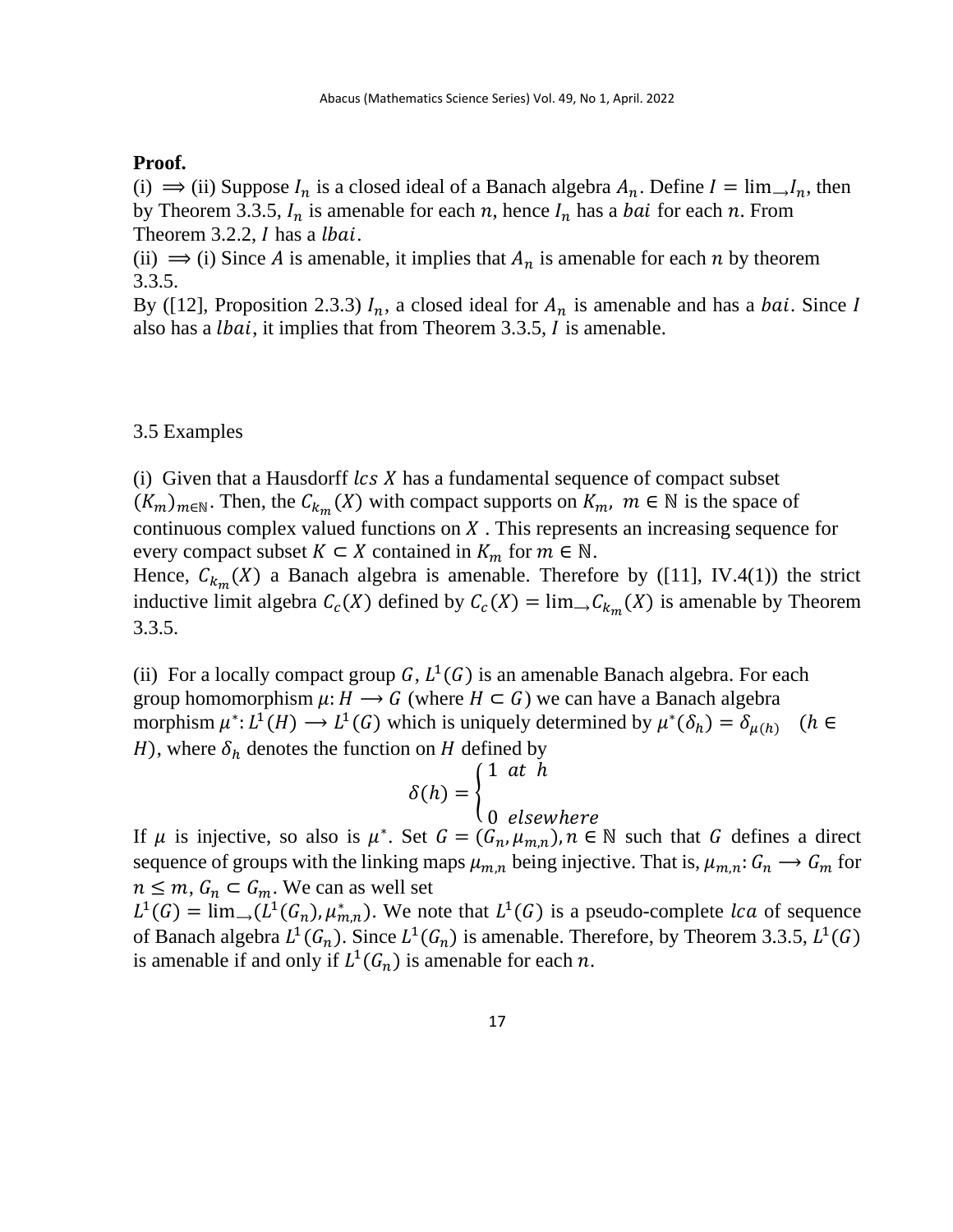## 3.6 Conclusion

We extend the notion of amenability available for Banach algebras and Frechet algebras to pseudo complete locally convex algebras. This is done from the view point of continuity of derivation as developed by Johnson [9] for amenable algebras. Hereditary properties of amenability are also considered. Examples of amenable pseudo complete locally convex algebras are constructed as well to complete the work.

# **References**

[1] G.R. Allan, H.G. Dales and J.P. McClure, "Pseudo Banach algebras" Studia, 1971.

[2] E. Beckenstein, L. Marici and C. Suffel, "Topological Algebras", North Holland Math Studies 1977.

[3] F.F Bonsall and J. Duncan, "Complete Normed Algebras", Springer-Verlag, Berlin Heidelberg, New York 1973.

[4] R.L. Carpenter, "Continuity of Derivations in  $F$ -algebras". Amer. J. Math. 93, 500-502, 1971.

[5] A. Fatemeh, R. Somaye and R. Ali, "Weak amenability of Frechet algebras", U.P.B. Sci. Bull., Series A, Vol. 77, Iss. 4, 2015.

[6] F. Ghahranmani and R.J. Loy, "Generalized notions of amenability",

J. of Functional Analysis 208, 229-260, 2001.

[7] N. Gronbeck, B.E. Johnson and G.A. Willis, "Amenability of Banach algebras of compact operators", arxiv: math/920921V-(Math.F.A.), 1992.

[8] H. Baurles, "On the closed graph theorem and the open mapping theorem", arXiv:1411.5500v1 [Math. FA], 2014.

[9] B.G. Johnson, "Cohomology in Banach algebras", Mem. Amer. Math. Soc. 127, 1972.

[10] B. Jonathan, G. Ezra and D.S. John, "The Cyclic Homology of Crossed Product Algebra II" Topological Algebras, https://cpb-us-

e1.wpmucdn.com/sites.northwestern.edu

/dist/c/2278/ files/2019/08/para2.pdf

[11] A. Mallios, "Topological Algebras, Selected Topics", North-Holland Mathematics Studies 1986.